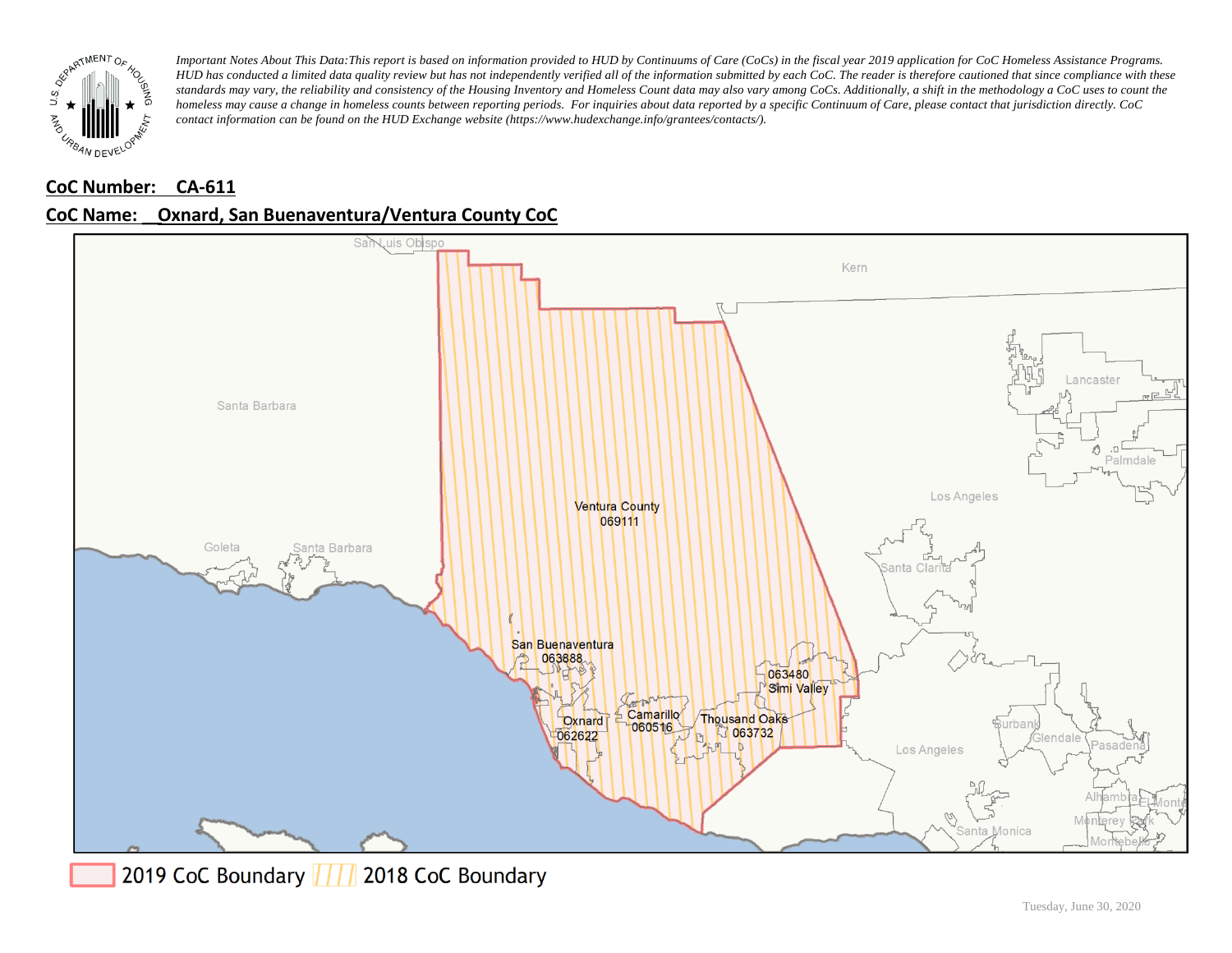

#### **CoC Number: CA-611**

#### **CoC Name: \_\_ Oxnard, San Buenaventura/Ventura County CoC**

**2019 Awards by Component and Renewal Type** 

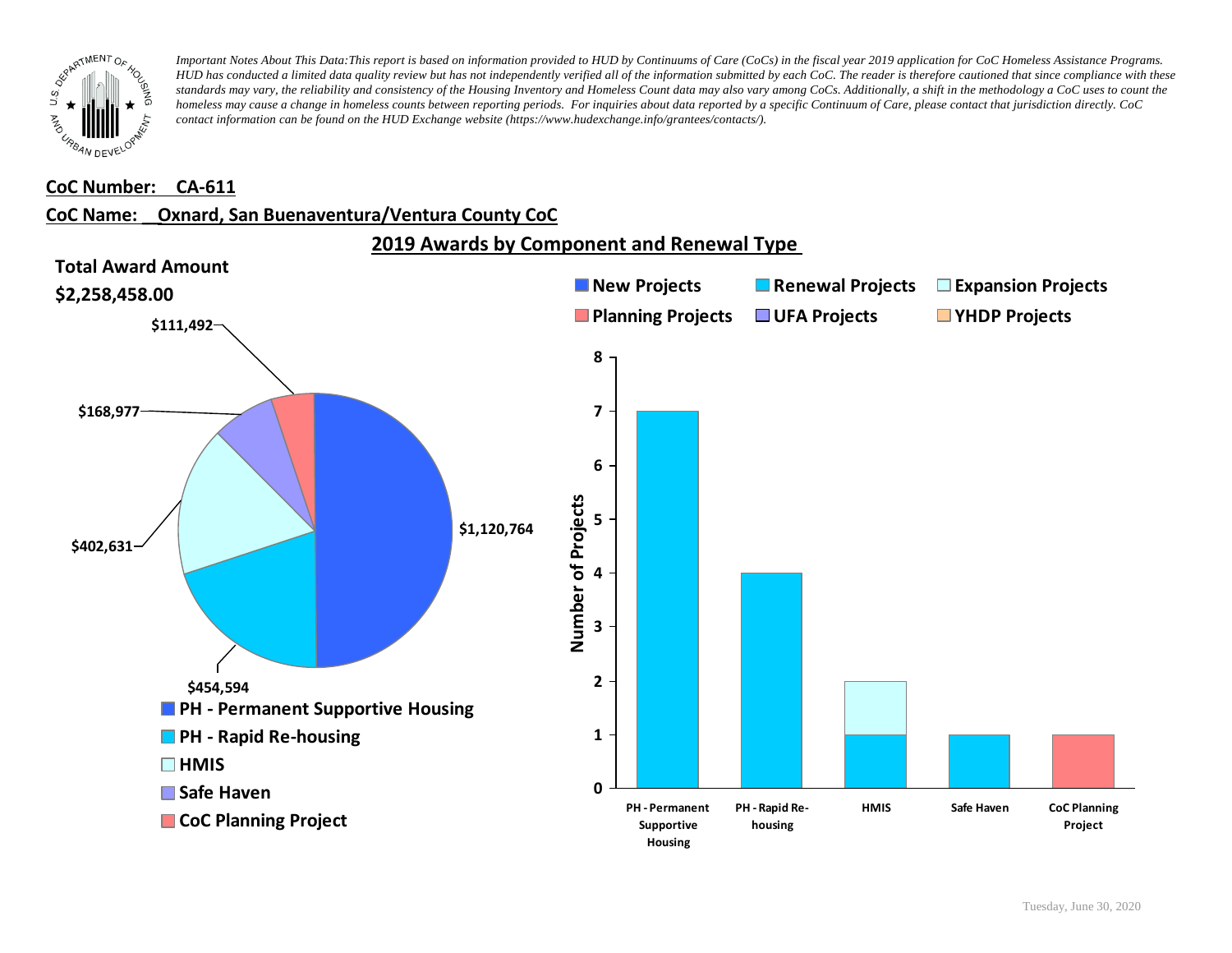

#### **CoC Number: CA-611**

# **CoC Name: \_\_ Oxnard, San Buenaventura/Ventura County CoC**



# **2019 Housing Inventory Summarized by Target Population and Bed Type**

<sup>1</sup> Adult & Child Beds refer to beds for households with one adult (age 18 or older) and at least one child (under the age of 18).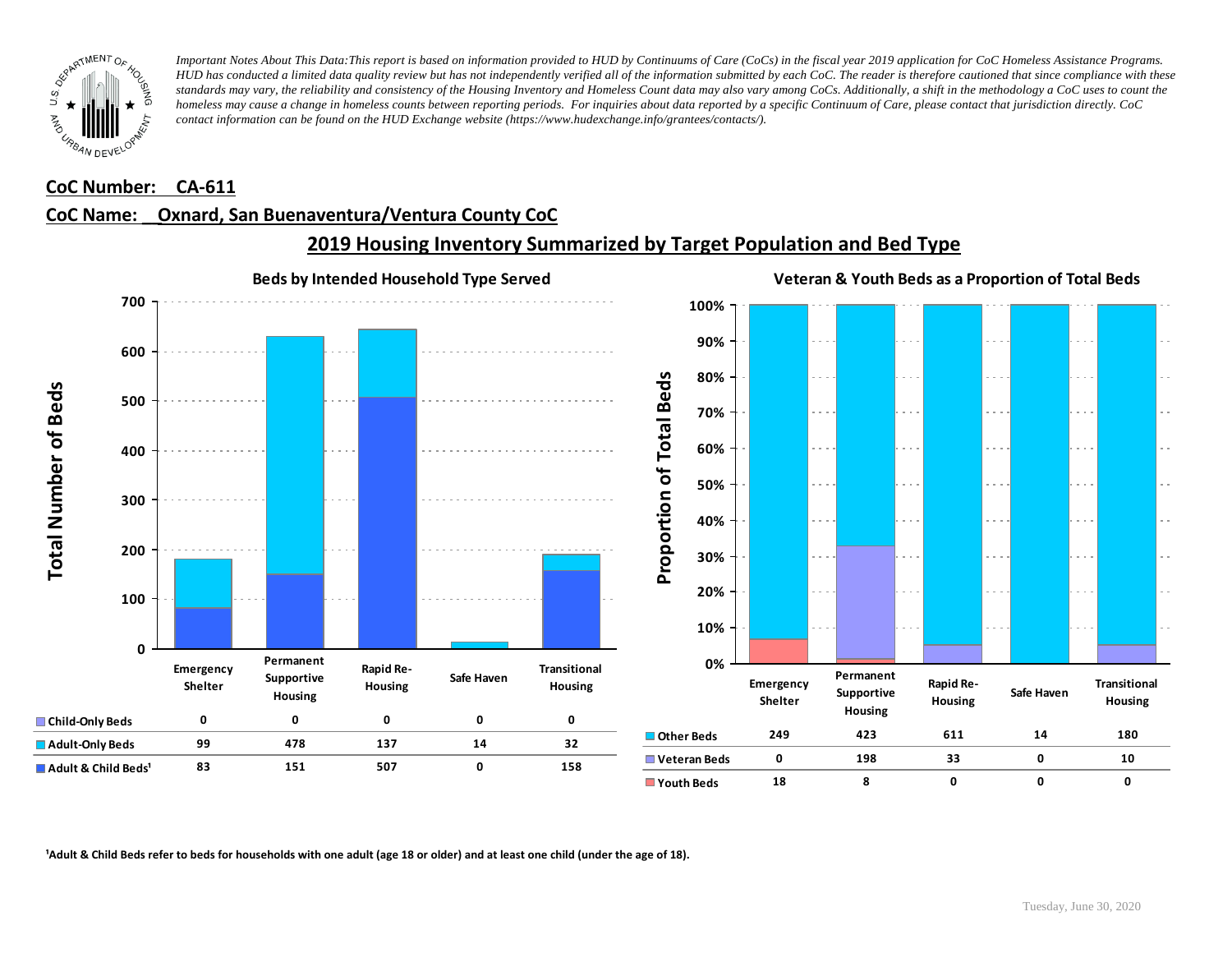

#### **CoC Number: CA-611**

#### **CoC Name: \_\_ Oxnard, San Buenaventura/Ventura County CoC**

# **2019 Point in Time Count Summarized by Household Type**



\* Safe Haven programs are included in the Transitional Housing category.

¹This category includes single adults, adult couples with no children, and groups of adults. ²This category includes households with one adult and at least one child under age 18.

³This category includes persons under age 18, including children in one-child households, adolescent parents and their children, adolescent siblings, or other household configurations composed only of children.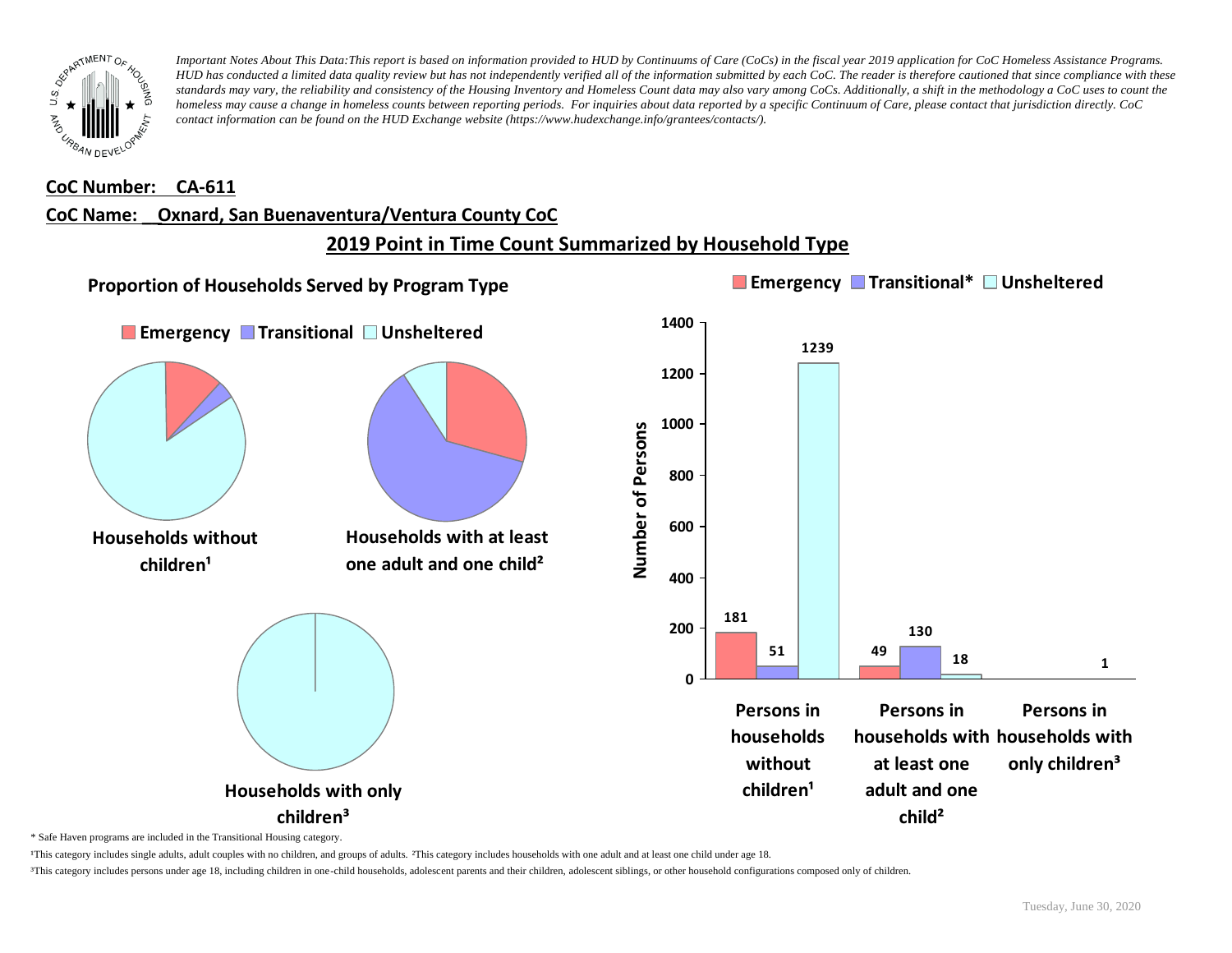

#### **CoC Number: CA-611**

### **CoC Name: \_\_ Oxnard, San Buenaventura/Ventura County CoC**



## **2019 Point-In-Time Count Proportion of Persons in each Age Group by Household Type**

\* Safe Haven programs are included in the Transitional Housing category.

¹This category includes single adults, adult couples with no children, and groups of adults. ²This category includes households with one adult and at least one child under age 18.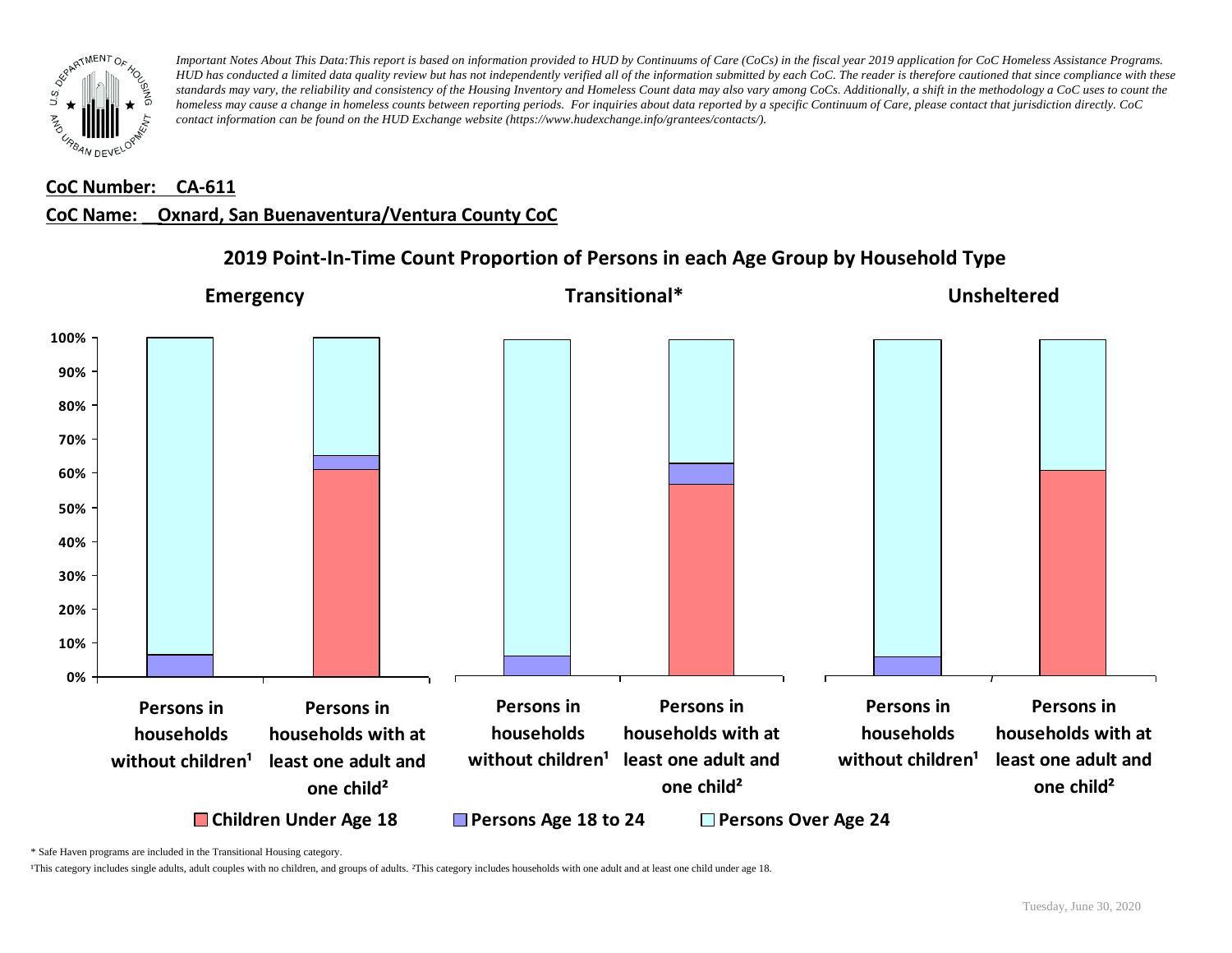

#### **CoC Number: CA-611**

### **CoC Name: \_\_ Oxnard, San Buenaventura/Ventura County CoC**



## **2019 Point in Time Count Summarized by Chronically Homeless by Household Type**

\* Safe Haven programs are included in the Transitional Housing category.

¹This category includes single adults, adult couples with no children, and groups of adults. ²This category includes households with one adult and at least one child under age 18.

³This category includes persons under age 18, including children in one -child households, adolescent parents and their children, adolescent siblings, or other household configurations composed only of children.